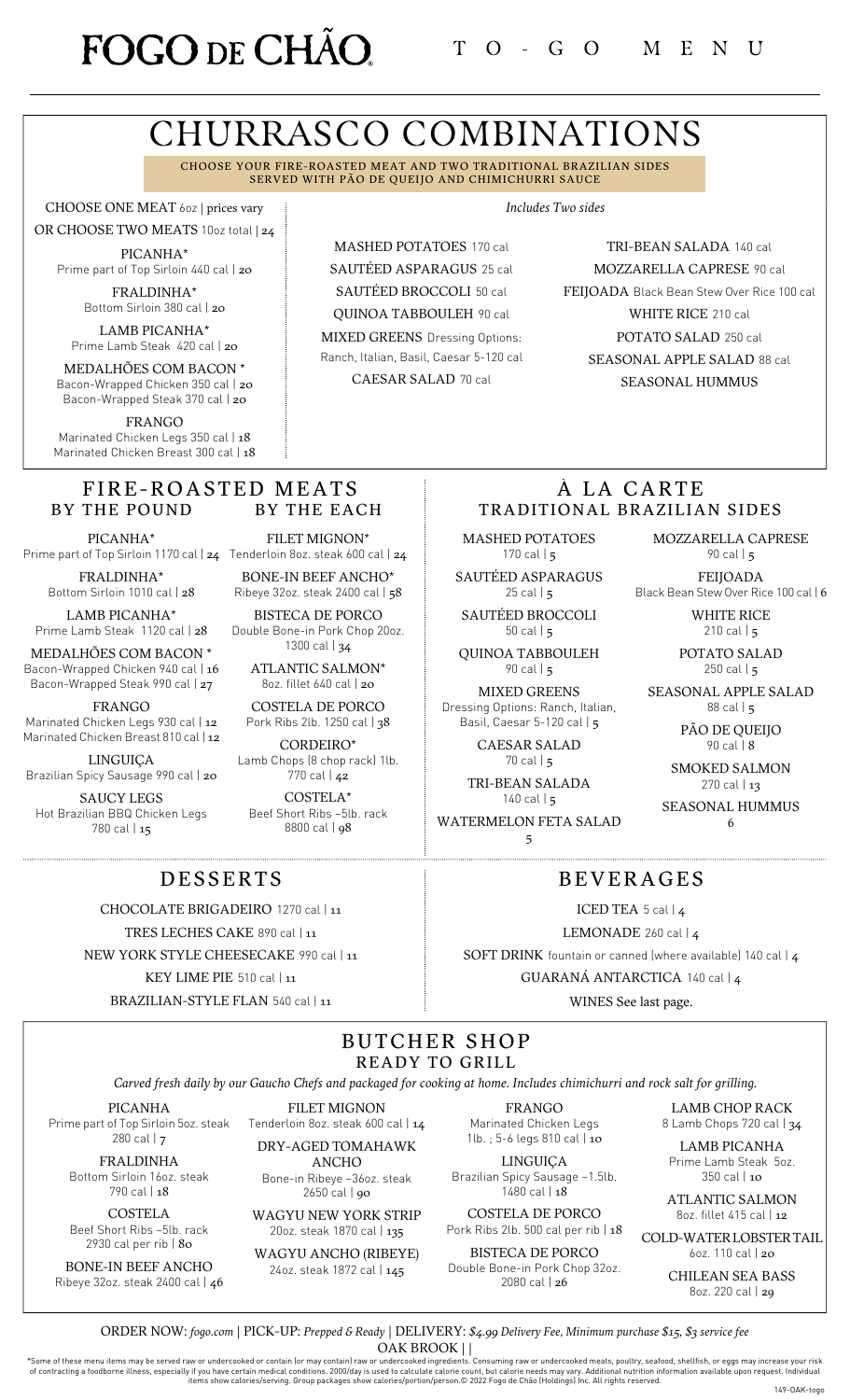## FIREWORKS + FIRE-ROASTED TO-GO = THE PERFECT JULY 4TH WEEKEND CELEBRATION

*Celebrate July 4th Weekend with a Fogo To-Go Group Experience Package AND get your package DELIVERED FOR FREE. Choose delivery between 7/1-7/4/22 and use coupon code FREEDELIVERY when ordering. Happy Independence Day!*

## CELEBRATION EXPERIENCE

*Fire Roasted. Ready To Serve. Serves 4*

For any special occasion - we bring the celebration to you. An assortment of our most popular meats, Brazilian sides, and Pão de *Queijo served with our signature Chocolate Brigadeiro complete with candles to celebrate.*

115 2330 cal per person

### FIRE-ROASTED MEATS

PICANHA\* Prime part of Top Sirloin 16oz.

Marinated Chicken Breast 16oz.

FRALDINHA\* Bottom Sirloin 16oz. FRANGO

## BRAZILIAN SIDES & DESSERTS

PÃO DE QUEIJO MASHED POTATOES MIXED GREENS OR CAESAR SALAD

SAUTÉED ASPARAGUS CHOCOLATE BRIGADEIRO 4 slices.

## FOGO GRILLING AT HOME EXPERIENCE

*Packaged to Grill at Home. Serves 6+*

Bring the Fogo de Chão experience home with an all-in-one assortment of ready-to-grill meats, Brazilian sides, and Pão de Queijo. *Includes six Fogo de Chão red/green coasters, and chimichurri sauce and rock salt for grilling.*

130 1780 cal per person

READY TO GRILL

PICANHA Prime part of Top Sirloin

(4) 5oz steaks.

FRALDINHA Bottom Sirloin (1) 16oz steak.

LAMB PICANHA Prime Lamb Steak (2) 5oz steaks. LINGUICA

BRAZILIAN SIDES PÃO DE QUEIJO MOZZARELLA CAPRESE

FRANGO Marinated Chicken Legs 2lb.

SAUTÉED ASPARAGUS

## READY TO SERVE

BROWN SUGAR PEPPER BACON 8 strips.

Brazilian Spicy Sausage 1.5lb.

### ENHANCE YOUR MEAL

DRY-AGED TOMAHAWK ANCHO

~36oz Long Bone-In Ribeye, aged for a minimum of 42 days 2650 cal | 1 90.00

WAGYU NEW YORK STRIP 20oz Premium graded, aged for 21 days 1870 cal | 135.00

## DATE NIGHT EXPERIENCE

*Fire Roasted. Ready To Serve. Serves 2*

Enjoy a romantic evening of premium steaks, Brazilian sides and Pão de Queijo with a bottle of any exclusive Fogo Tribute wine. *Finish the night with two of our signature desserts. Includes two heart-shaped Fogo red/green coasters.*

130 3220 cal per person

DESSERTS *Choice of two:*

CHOCOLATE BRIGADEIRO 1 slice.

> NEW YORK STYLE CHEESECAKE 1 slice.

#### FOGO TRIBUTE WINE *Choice of one:*

JORJÃO MALBEC RESERVA EULILA BY VIK RED BLEND O'LEÃO BY VIK RED BLEND

FILET MIGNON\* 8oz. steak. MASHED POTATOES SAUTÉED ASPARAGUS

ATLANTIC SALMON\* 8oz. filet.

FIRE-ROASTED MEATS BONE-IN RIBEYE\* 32oz. steak. *Or, choice of any two:*

> ORDER NOW: *[fogo.com](https://fogodechao.com/catering)* | PICK-UP: *Prepped & Ready* | DELIVERY: *\$4.99 Delivery Fee, Minimum purchase \$15, \$3 service fee* OAK BROOK | |

Some of these menu items may be served raw or undercooked or contain [or may contain] raw or undercooked ingredients. Consuming raw or undercooked meats, poultry, seafood, shellfish, or eggs may increase your risk of contr

READY TO REHEAT

MASHED POTATOES

PÃO DE QUEIJO